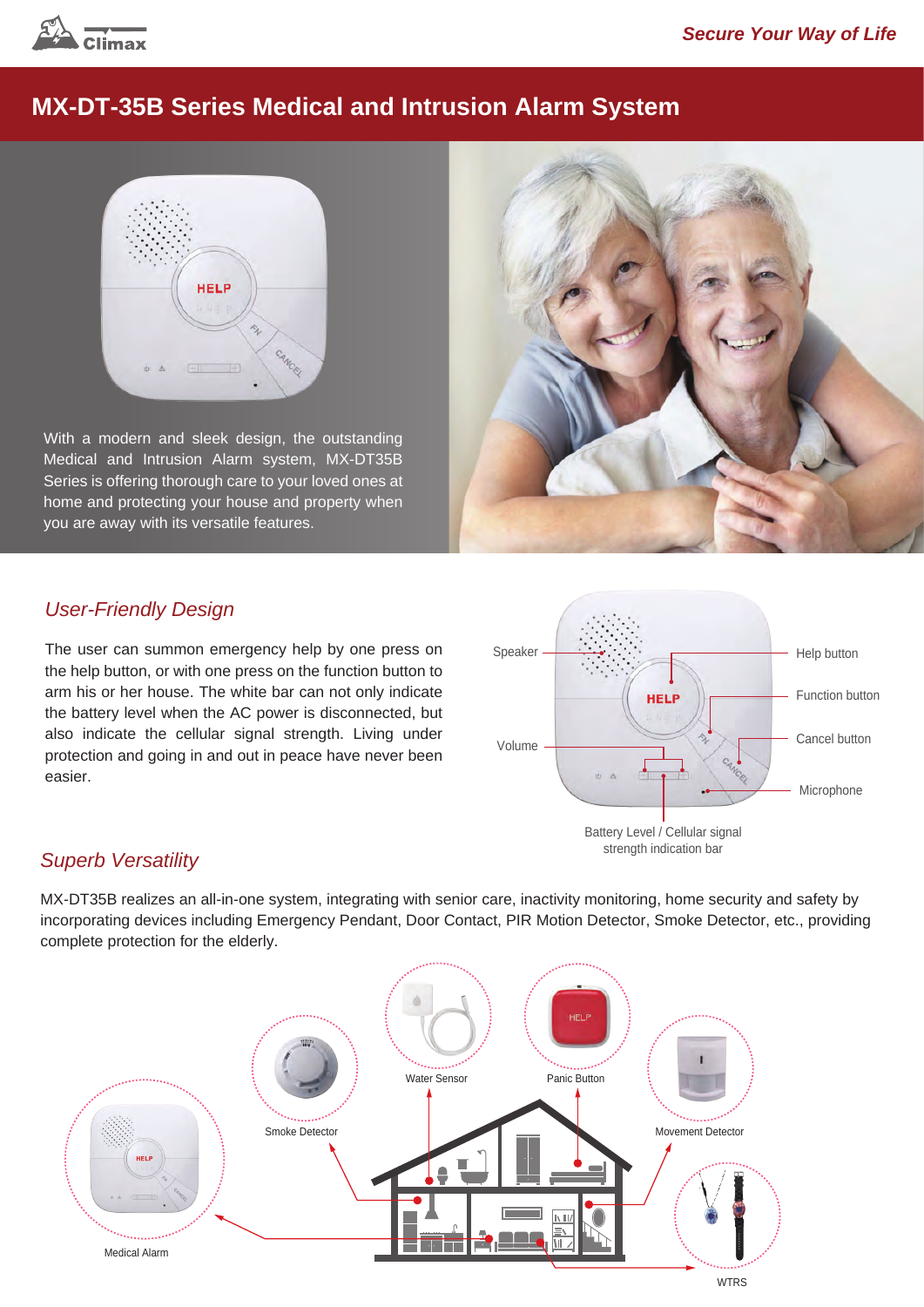

#### **MX-DT-35B Series Medical and Intrusion Alarm System**

### *Care Alert Platform*

MX-DT35B is compatible with Care Alert platform, which is a monitoring service designed for medical panels. It realizes remote programming as well as remote care and monitoring for caregivers/physicians. On Care Alert, users can connect to their MX-DT35B to bridge medical health monitoring and emergency alarm. This solution provides remote control, alarm notification, visual verification, live visual monitoring.





#### *Long Communication Range*

MX-DT35B adopts Climax's groundbreaking F1 Wireless Technology that delivers RF communication range of 550m (1,804 ft), fast signal transmission, and relentless reliability. Seniors are free to enjoy sunshine on their patios or gardening in the yards with F1's powerful penetration.

#### *Features*

- Medical and intrusion alarm system
- Alarm reporting via IP/GPRS
- Long Communication Range up to 550m (1,804 ft)
- Built-in microphone & speaker for clear Two-Way voice communication
- Support external antenna capability
- White LED bar served as cellular signal strength/battery level indicator
- Function button that can be programmed to toggle On/Off inactivity timer and Away/Home Mode
- Adjustable speaker volume
- Support external antenna capibility
- Comprehensive Help/Nurse Arrival function to deliver assistance in four possible scenarios
- Voice Prompt feature alerts the user upon designated events
- Up to 40 sensors/devices can be integrated into the system
- Remote monitoring & programming on Care Alert platform
- Automatic check-in reports